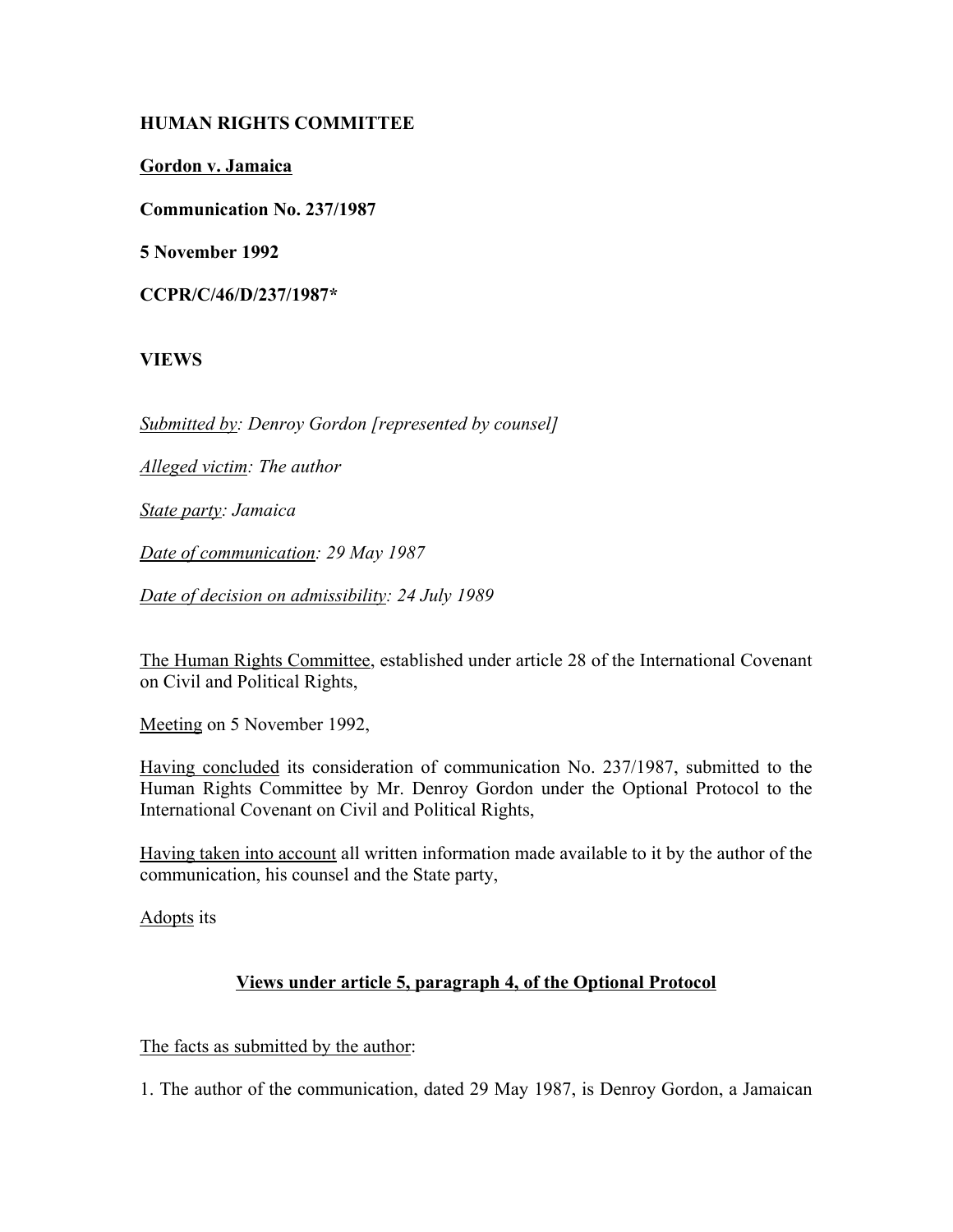citizen, born in 1961, formerly a police officer. At the time of submission the author was awaiting execution of a death sentence. Following the commutation of sentence in 1991, the author has been serving a sentence of life imprisonment at Gun Court Rehabilitation Centre, Jamaica. He claims to be the victim of a violation by Jamaica of article 14, paragraphs 1 and 3(b), (d) and (e) of the International Covenant on Civil and Political Rights. He is represented by counsel.

2.1 The author was arrested on 3 October 1981 on suspicion of having murdered, on the same day, Ernest Millwood. In January 1983, he was put on trial before the Manchester Circuit Court. As the jury failed to arrive at a unanimous verdict -11 jurors were in favour of acquittal, only one supported a "guilty" verdict-, the presiding judge ordered a retrial. In May 1983, at the conclusion of the retrial before the same court, the author was convicted of murder and sentenced to death. The Court of Appeal of Jamaica dismissed his appeal on 22 November 1985 and issued a written judgment in the case on 16 January 1986. A petition for special leave to appeal to the Judicial Committee of the Privy Council was dismissed on 25 January 1988. On 19 February 1991, the Governor-General of Jamaica commuted the author's death sentence to life imprisonment.

2.2 The prosecution's case was that for some time there had been friction between the author and the wife of the deceased, who was employed as a cleaner at Kendal Police Station in the Manchester District to which the author was attached as a young police constable. On the day of the crime, he was on duty and therefore armed with his service revolver. He went up to Mr. Millwood who was cutting grass with a machete, nearby the police station. An argument developed between them, following which the author set out to arrest Mr. Millwood for using indecent language. The latter ran away and the author followed him trying to effect the arrest. In the course of the chase the author shot in the air, but Mr. Millwood did not stop. Subsequently the author caught up with Mr. Millwood, who allegedly chopped at him with the machete. The author, in what he claims was lawful self-defence, fired a shot aimed at the left shoulder of the man, so as to disarm him. The shot, however, proved to be fatal. Immediately thereafter Corporal Afflick arrived on the scene. The author gave him his service revolver and Mr. Millwood's machete, explaining that he had pursued Mr. Millwood and warned him to drop the machete and that he shot Mr. Millwood when he resisted. The author returned to the police station and was formally arrested several hours later, after a preliminary investigation had been conducted.

## The complaint:

3.1 The author claims to be innocent and maintains that he was denied a fair trial by an independent and impartial tribunal, in violation of article 14, paragraph 1, of the Covenant. Firstly, he alleges that the members of the jury at the retrial were biased against him. He indicates that most of them were chosen from areas close to the community where the crime had occurred and surmises that, for that reason, they had already formed their opinion in the case, in particular on hearsay, before the start of the trial. Moreover, the jurors were allegedly sympathetic to the deceased and his relatives and, as a result, did not base their verdict on the facts of the case. In this connection, the author claims that, in spite of numerous requests for a change of venue on the ground that the jurors had displayed bias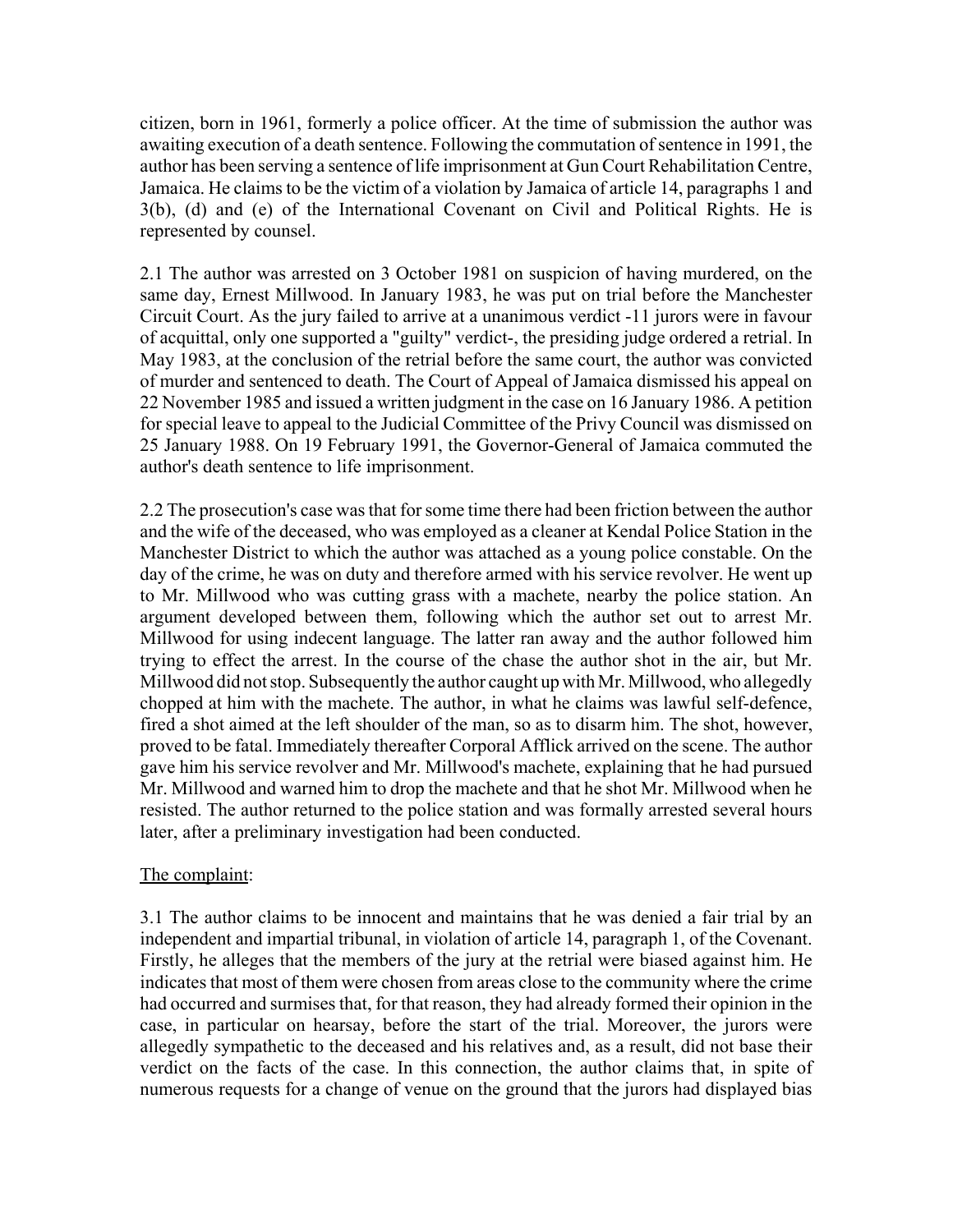against the author, the Court refused to change the venue.

3.2 Furthermore, it is claimed that the judge abused his discretion in ruling inadmissible the author's statement to Corporal Afflick immediately after the shooting. The author contends that the statement was admissible as part of the **res gestae** and that it confirmed that his trial defence was not a later concoction.

3.3 As to the issue of self-defence the author submits that the judge should have directed the jury that the prosecution had to prove that the violence used was unlawful and that if the accused honestly believed that the circumstances warranted the use of force, he should be acquitted of murder, since the intent to act unlawfully would be negated by his belief, however mistaken or unreasonable. This the trial judge did not do.

3.4 The author further claims that the trial judge misdirected the jury by withdrawing from it the issue of manslaughter. According to the author, although the case was based on selfdefence, the jury, if properly directed, could have arrived at a verdict of manslaughter on the basis of the evidence of some of the Crown's witnesses. The judge, however, in his summation, instructed the jury as follows: "I tell you this as a matter of law that provocation does not apply in this case. I tell you this as a matter of law again that manslaughter does not arise in this case ... It is my responsibility to decide what verdicts I leave to you, and I take the responsibility of telling you that there are only two verdicts open to you on the evidence: 1. guilty of murder; 2. not guilty of murder, ...". According to Jamaican law a murder conviction carries a mandatory death sentence.

3.5 In the author's opinion article 14, paragraph 3(b), of the Covenant was also violated in his case. While acknowledging that he was assisted by a lawyer in the preparation of his defence and during the trial, he alleges that he was not given sufficient time to consult with his lawyer prior to and during the trial. In this context, the lawyer is further said to have failed to employ the requisite emphasis in requesting a change of venue.

3.6 The author further alleges a violation of article 14, paragraph 3(d), of the Covenant, since he was not present during the hearing of his appeal before the Jamaican Court of Appeal. In this connection, he claims that the issue of self-defence on which the case was factually based, was not adequately dealt with. Moreover, the Court of Appeal allegedly erred in not admitting into evidence a statement made by police Corporal Afflick.

3.7 Finally, the author submits that he has been a victim of a violation of article 14, paragraph 3(e), of the Covenant in that no witnesses allegedly testified on his behalf, although, he claims, one would have been readily available. He indicates that the witnesses against him were cross-examined and that his lawyer sought, on several occasions, to test the credibility of the Crown's witnesses; in particular, since his trial was actually a retrial, the lawyer sought to point out contradictions in what the witnesses had testified during the preliminary enquiry, during the first trial and the retrial. The trial judge, however, allegedly intervened and instructed the lawyer to confine his questions to the retrial only.

3.8 In respect of the requirement of exhaustion of domestic remedies, the author argues that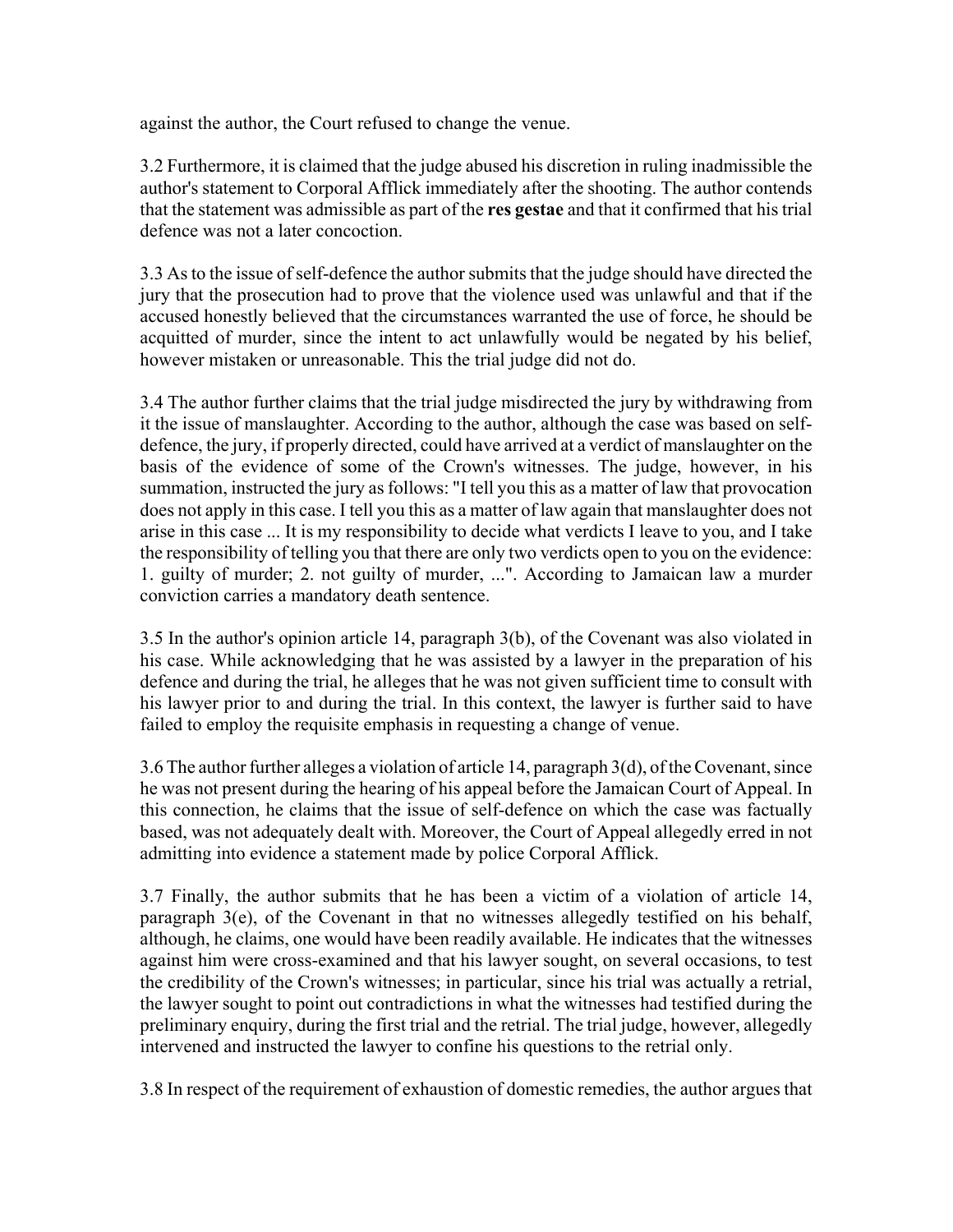he should be deemed to have complied with this requirement, since his petition for specialleave to appeal to the Judicial Committee of the Privy Council was dismissed on 25 January 1988. Moreover, he submits that, taking into account the length of time between the hearings in his case and the span of time actually spent on death row, the application of domestic remedies has been "unreasonably prolonged" within the meaning of article 5, paragraph 2(b), of the Optional Protocol.

3.9 The author is aware of the possibility of filing a constitutional motion under Sections 20 and 25 of the Jamaican Constitution, but contends that such a motion is not an effective remedy available to him, within the meaning of article 5, paragraph 2(b), of the Optional Protocol. He argues that because of his lack of financial means to retain counsel and the unavailability of legal aid for purposes of filing a constitutional motion before the Supreme (Constitutional) Court of Jamaica, he is effectively barred from exercising his constitutional rights.

# The State party's observations:

4.1 The State party contends that the fact that the author's petition for special leave to appeal to the Judicial Committee of the Privy Council was dismissed does not necessarily imply that all available domestic remedies have been exhausted. It argues that the communication remains inadmissible because of the author's failure to seek redress under Sections 20 and 25 of the Jamaican Constitution for the alleged violation of his right to a fair trial.

4.2 In addressing the author's contention that the application of domestic remedies has been "unreasonably prolonged" within the meaning of article 5, paragraph 2(b), of the Optional Protocol, the State party submits that the delays encountered are partly attributable to the author himself.

4.3 With respect to the substance of the author's allegation that he did not receive a fair trial, the State party submits that the facts as presented by the author seek to raise issues of facts and evidence, which the Committee does not have the competence to evaluate. The State party refers to the Committee's decision in communication No. 369/1989, in which it had been held that "while article 14 of the Covenant guarantees the right to a fair trial, it is for the appellate courts of the States parties to the Covenant to evaluate facts and evidence in a particular case".<sup>1</sup>

# Decision on admissibility and review thereof:

5.1 On the basis of the information before it, the Human Rights Committee concluded that the conditions for declaring the communication admissible had been met, including the requirement of exhaustion of domestic remedies. Accordingly, on 24 July 1989, the Human Rights Committee declared the communication admissible.

5.2 The Committee has noted the State party's submissions of 10 January and 4 September 1990, made after the decision on admissibility, in which it reaffirms its position that the communication is inadmissible on the ground of non-exhaustion of domestic remedies.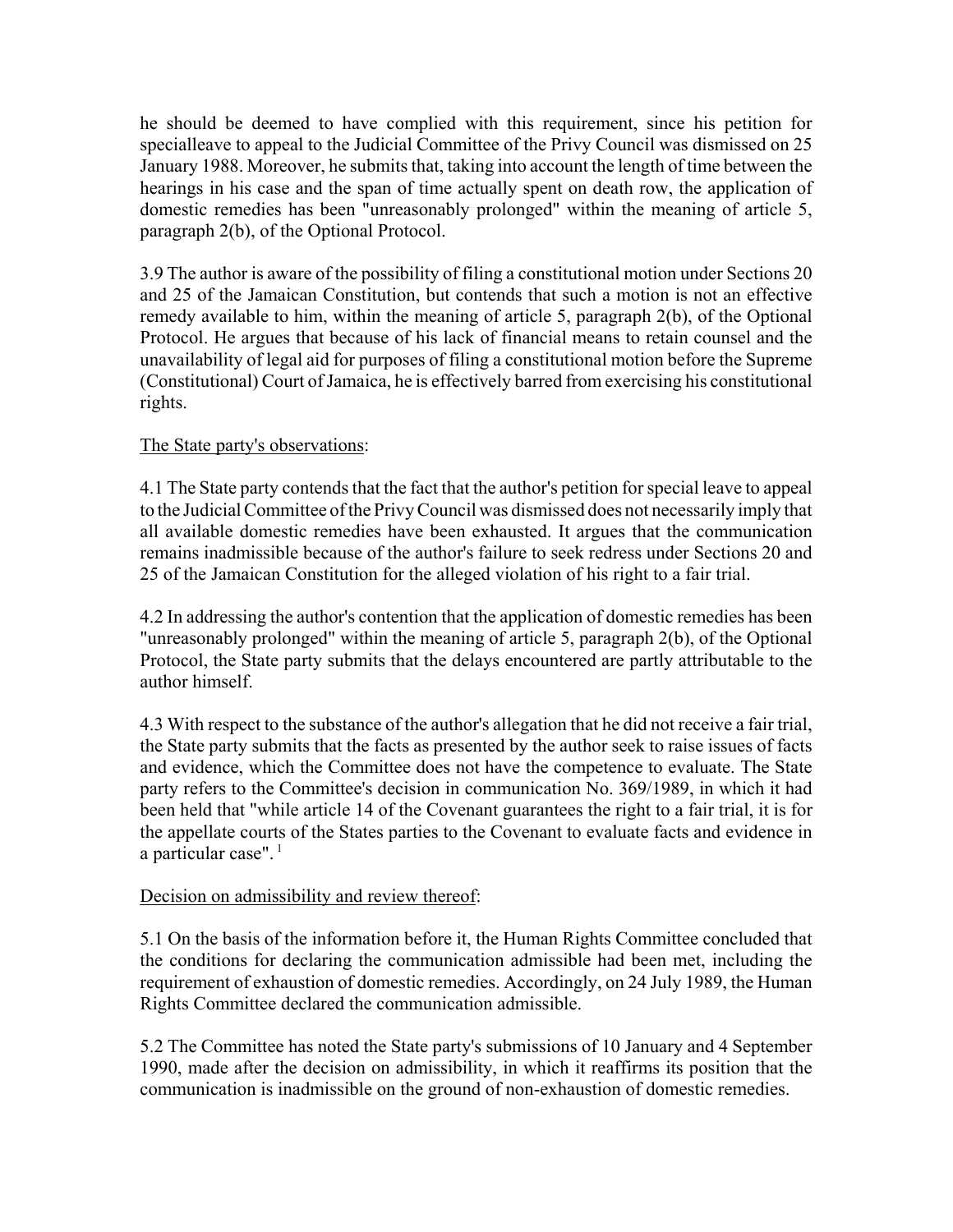5.3 On 24 July 1991, the Committee adopted an interlocutory decision requesting the State party to furnish detailed information on the availability of legal aid or free legal representation for the purpose of constitutional motions, as well as examples of such cases in which legal aid may have been granted or free legal representation may have been procured by the applicant. The State party was further requested to submit to the Committee written explanations or statements relating to the substance of the author's allegations.

5.4 On 14 January 1992, the State party reiterates its position that the communication is inadmissible for non-exhaustion of domestic remedies and requests the Committee to revise its decision on admissibility. It submits that there is no provision for legal aid or free legal representation in constitutional motions. With regard to the Committee's decision that the communication is admissible insofar as it may raise issues under article 14 of the Covenant, the State party demurs that article 14 has seven paragraphs and that it is not clear to what particular paragraph the finding of admissibility relates. "The Committee should indicate the specific provisions of article 14 or indeed of any of the articles to which its findings of admissibility relate, and in relation to which, therefore, Government is being asked to reply; additionally, the Committee must indicate the allegation made by the applicant which has given rise to the finding of admissibility in relation to a particular paragraph of article 14 or any other article. Failure by the Committee to provide this indication will leave the Government in the dark as to the precise allegation and breach to which it must respond in commenting on the merits. For it could not be the case that the Committee expects a reply on each and every allegation made by the applicant, since some of these are patently unmeritorious".

5.5 With regard to the State party's objection that the Committee's decision on admissibility was too broad, the Committee notes that the author's allegations were sufficiently precise and substantiated so as to allow the State party to address them. As to the merits of the author's allegations, it is for the Committee to consider them after declaring the communication admissible, in light of all the information provided by both parties.

5.6 With regard to the State party's arguments on admissibility, especially in respect of the availability of constitutional remedies which the author may still pursue, the Committee recalls that the Supreme Court of Jamaica has, in recent cases, allowed applications for constitutional redress in respect of breaches of fundamental rights, after the criminal appeals in these cases had been dismissed.

5.7 However, the Committee notes that by submission of 14 January 1992 , the State party indicated that legal aid is not provided for constitutional motions; it also recalls that the State party has argued, by submission of 10 October 1991 concerning another case<sup>2</sup> that it has no obligation under the Covenant to make legal aid available in respect of such motions, as they do not involve the determination of a criminal charge, as required under article 14, paragraph 3(d), of the Covenant. In the view of the Committee, this supports the finding, made in the decision on admissibility, that a constitutional motion is not an available remedy for an author who has no means of his own to pursue it. In this context, the Committee observes that the author does not claim that he is absolved from pursuing constitutional remedies because of his indigence; rather it is the State party's unwillingness or inability to provide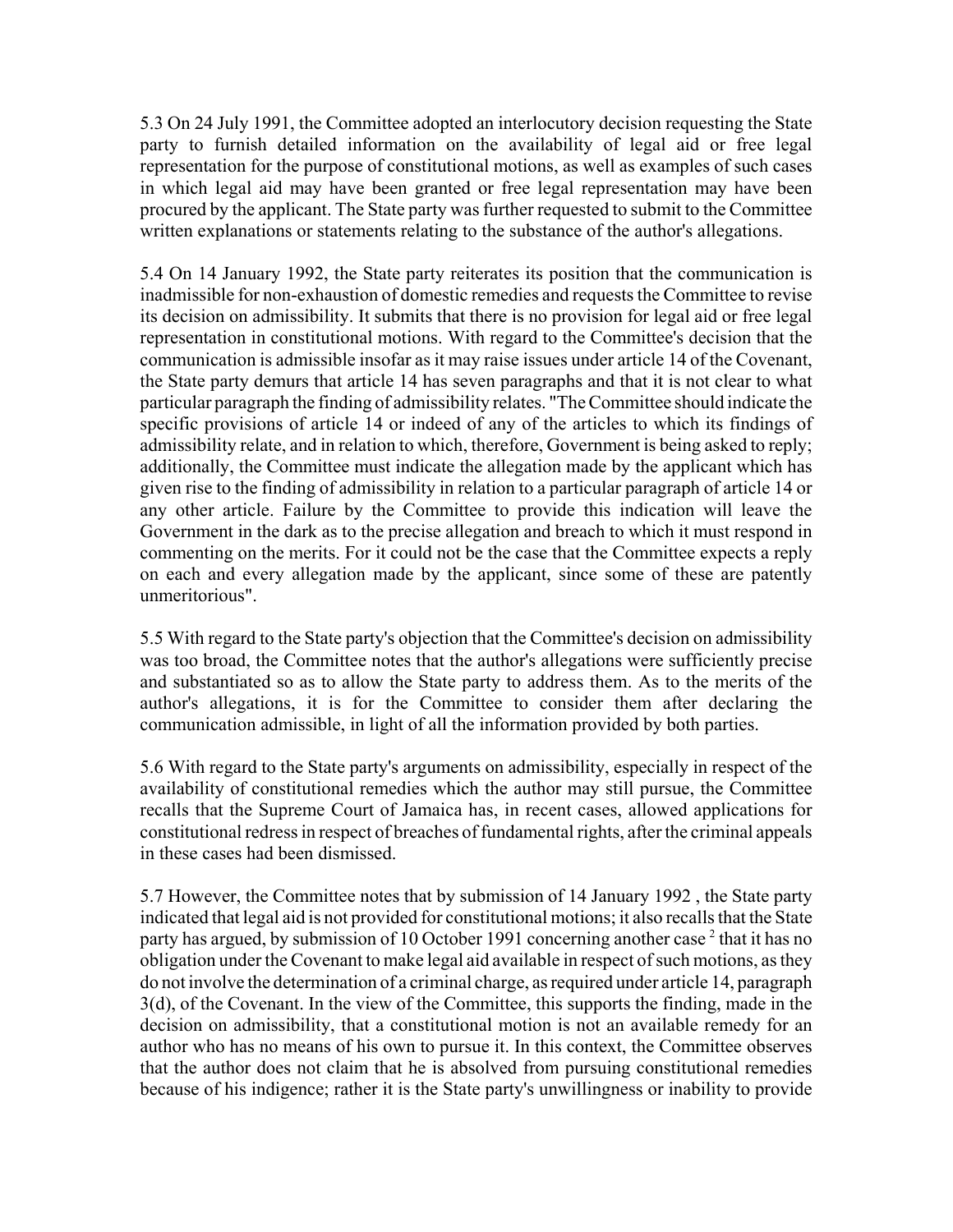legal aid for the purpose that renders the remedy one that need not be pursued for purposes of the Optional Protocol.

5.8 The Committee further notes that the author was arrested in 1981, tried and convicted in 1983, and that his appeal was dismissed in 1985. The Committee deems that for purposes of article 5, paragraph 2(b), of the Optional Protocol, the pursuit of constitutional remedies would, in the circumstances of the case, entail an unreasonable prolongation of the application of domestic remedies. Accordingly, there is no reason to revise the decision on admissibility of 24 July 1989.

## Examination of the merits:

6.1 In so far as the author's claims under article 14 are concerned, the Committee notes that the State party has not addressed these allegations. Article 4, paragraph 2, of the Optional Protocol enjoins a State party to investigate in good faith all the allegations of violations of the Covenant made against it and its judicial authorities, and to make available to the Committee all the information at its disposal. The summary dismissal of the author's allegations, in general terms, does not meet the requirements of article 4, paragraph 2. In the circumstances, due weight must be given to the author's allegations, to the extent that they have been substantiated.

6.2 In respect of the author's claim of a violation of article 14, paragraph 3(b) and (d), the Committee notes that the right of an accused person to have adequate time and facilities for the preparation of his defence is an important element of the guarantee of a fair trial and a corollary of the principle of equality of arms. The determination of what constitutes "adequate time" depends on an assessment of the particular circumstances of each case. On the basis of the material before it, however, the Committee cannot conclude that the author's two lawyers were unable to properly prepare the case for the defence, nor that they displayed lack of professional judgment or negligence in the conduct of the defence. The author also claims that he was not present at the hearing of his appeal before the Court of Appeal. However, the written judgment of the Court of Appeal reveals that the author was indeed represented before the Court by three lawyers, and there is no evidence that author's counsel acted negligently in the conduct of the appeal. The Committee therefore finds no violation of article 14, paragraph 3(b) and (d).

6.3 As to the author's allegation that he was unable to have witnesses testify on his behalf, although one, Corporal Afflick, would have been readily available, it is to be noted that the Court of Appeal, as is shown in its written judgment, considered that the trial judge rightly refused to admit Corporal Afflick's evidence, since it was not part of the **res gestae**. The Committee observes that article 14, paragraph 3 (e), does not provide an unlimited right to obtain the attendance of any witness requested by the accused or his counsel. It is not apparent from the information before the Committee that the court's refusal to hear Corporal Afflick was such as to infringe the equality of arms between the prosecution and the defence. In the circumstances, the Committee is unable to conclude that article 14, paragraph  $3(e)$ , has been violated.